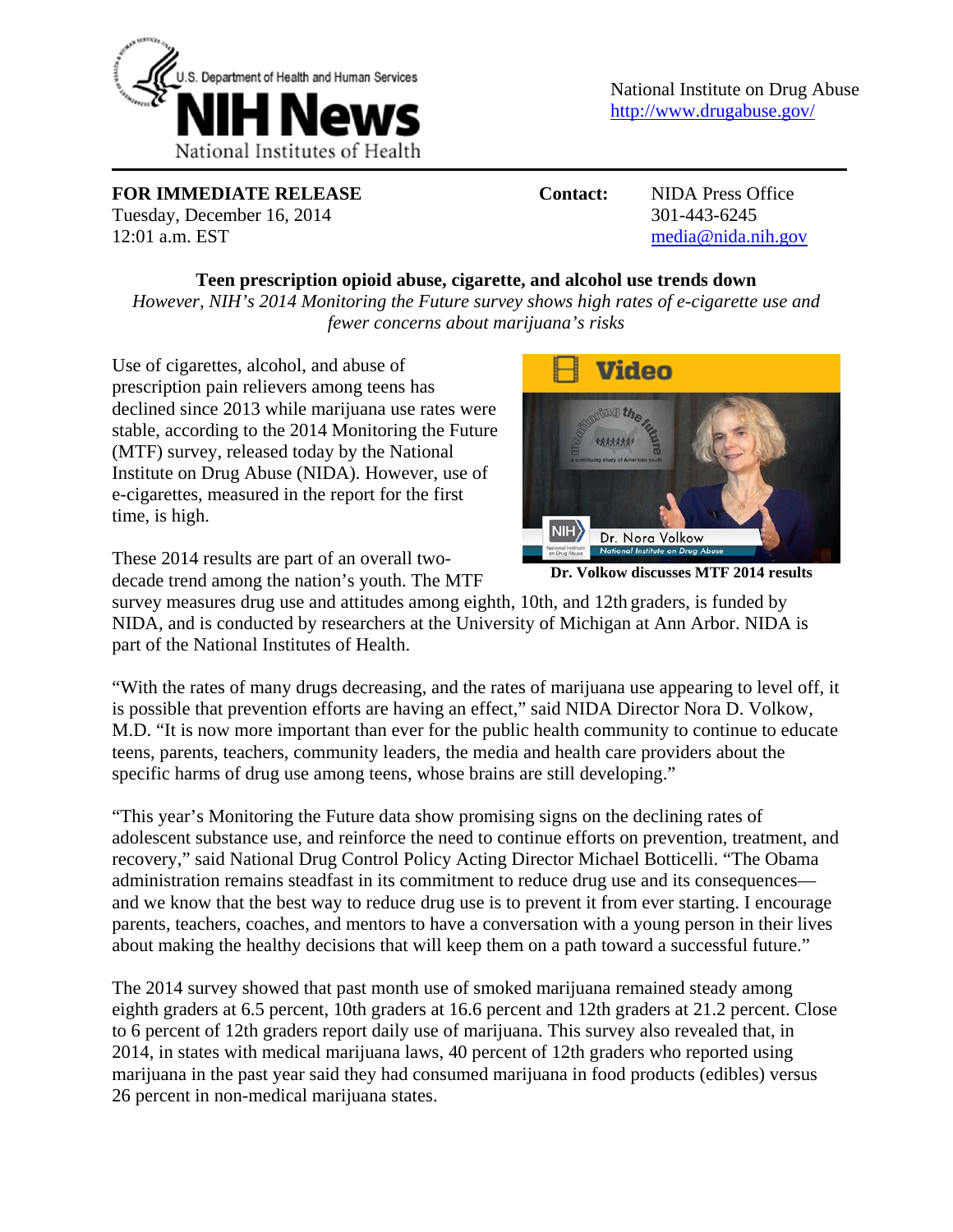However, the majority of high school seniors do not think occasional marijuana smoking is harmful, with only 16.4 percent saying occasional use puts the user at great risk, compared to 27.4 percent five years ago. By contrast, 56.7 percent of seniors say they disapprove of occasional marijuana smoking. Among eighth graders, there was a drop in perceived availability, with 36.9 percent saying it is easy to get marijuana, compared to last year's 39.1 percent. Eightyone percent of seniors say it is easy to get marijuana.

The findings related to prescription and over-the-counter drug abuse continued positive downward trends in 2014. Past year use of narcotics other than heroin (which includes all opioid pain relievers) was reported by 6.1 percent of high school seniors, compared with 7.1 percent a year ago and markedly lower than the 2004 peak of 9.5 percent. Past year use of the opioid pain reliever Vicodin showed a significant five-year drop, with 4.8 percent of 12th graders using Vicodin for non-medical reasons, half of what it was just five years ago, at 9.7 percent.

There was also a drop in the past year use of cough/cold medicines containing dextromethorphan (DXM) among eighth graders, with only 2 percent using them for non-medical reasons, down from 3.8 percent five years ago. By contrast, past year non-medical use of the stimulant Adderall (often prescribed for ADHD) remained relatively steady, at 6.8 percent for high school seniors. The survey continues to show that most teens get these medicines from friends or relatives and to a lesser degree from their own prescriptions.



**Dr. Compton discusses MTF 2014 results on tobacco and e-cigarettes** 

Measured for the first time in the MTF survey this year, the use of electronic cigarettes (e-cigarettes) is high among teens. Past-month use by eighth graders is 8.7 percent, for 10th graders is 16.2 percent, and for 12th graders is 17.1 percent. NIDA is conducting research into use patterns and health effects of e-cigarettes.

Daily cigarette smoking has decreased markedly over the past five years (almost 50 percent) across all grades. For eighth graders, it dropped to 1.4 percent compared to 2.7 percent five years ago.

Among 10th graders, it dropped to 3.2 percent compared to 6.3 percent five years ago. Among high school seniors, it dropped to 6.7 percent, down from 8.5 percent last year and 11.2 percent five years ago.

"Despite the positive developments this year, we are concerned about the levels of e-cigarette use among teens that we are seeing," said Lloyd D. Johnston, Ph.D., principal investigator, Institute for Social Research, University of Michigan. "It would be a tragedy if this product undid some of the great progress made to date in reducing cigarette smoking by teens."

The survey also looks at a variety of illicit drugs in addition to marijuana. Past year use of MDMA (also known as ecstasy or Molly) saw a decline among 10th graders to 2.3 percent, from 3.6 percent in 2013, now just about one third of the 2001 peak level of 6.2 percent. The news is also good related to the use of inhalants. With rates traditionally highest among eighth graders (unlike most other drugs), past year use among that age group is at 5.3 percent, down from 8.1 percent five years ago and from 12.8 percent at its most recent peak rate in 1995.

Rates of some of the newer drug trends have also dropped. There has been a considerable decline in past year use of K2/Spice (sometimes called synthetic marijuana) in the two years the survey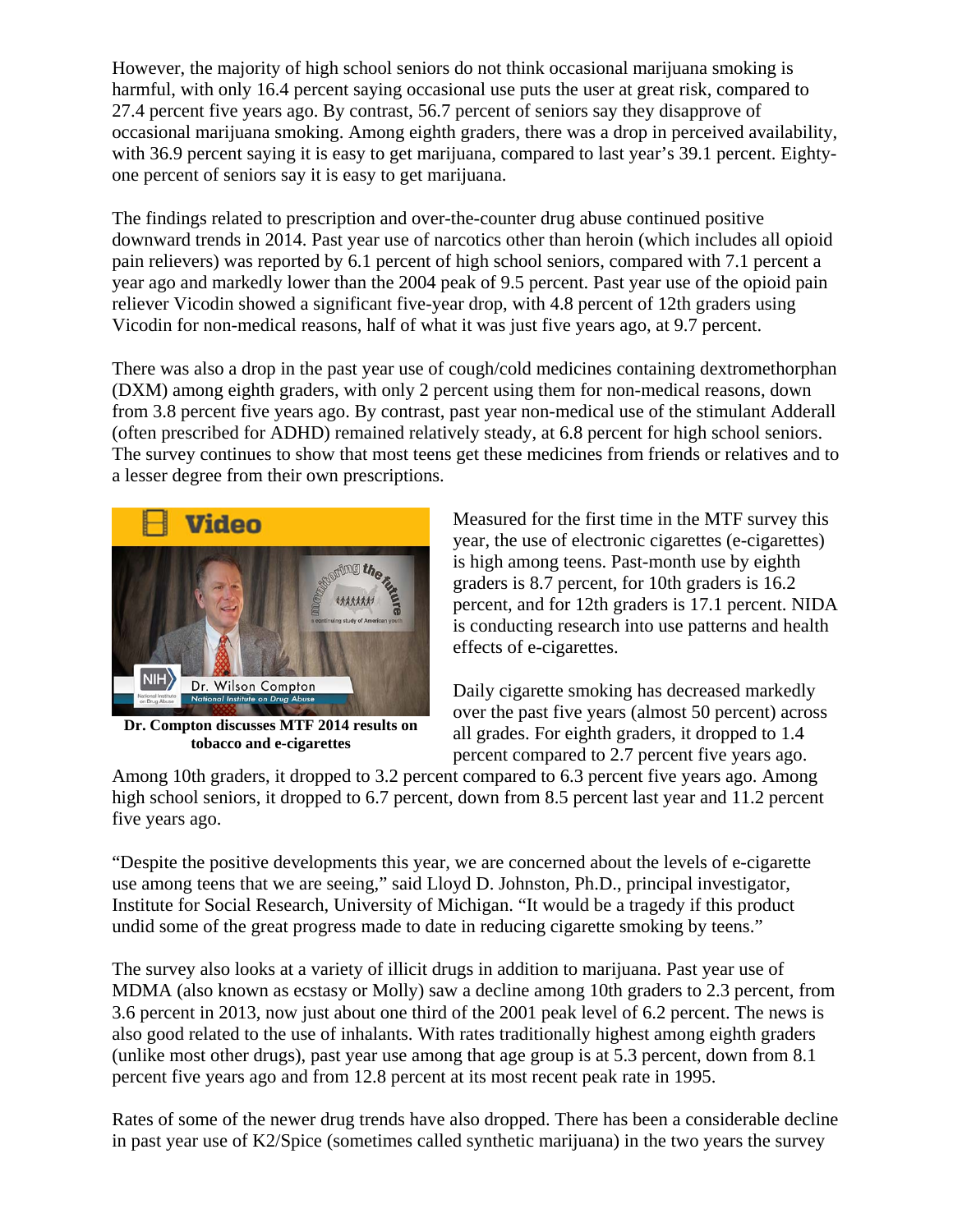has been tracking its use in all three grades. For 12th graders, 5.8 percent reported its use this year, which is significantly lower than 7.9 percent last year and 11.3 percent in 2012. Use of the hallucinogen salvia among 12th graders in the past year also dropped significantly to 1.8 percent, from 3.4 percent in 2013. Past year use of the amphetamine-like stimulants known as bath salts remained at low rates, and actually dropped considerably among eighth graders, to 0.5 percent compared to 1 percent last year.

Alcohol use continues its gradual decline in all grades. Eighth, 10th and 12th graders reported past month use of 9.0, 23.5 and 37.4 percent respectively, compared to 10.2, 25.7, and 39.2 percent last year. This represents a significant drop in the past five years, with rates at 14.9 percent, 30.4 percent and 43.5 percent in 2009. There was a significant drop in binge drinking (five or more drinks in a row in the last two weeks) in 2014 among high school seniors, which is now under 20 percent. The most recent peak rate of binge drinking for seniors was in 1998 at 31.5 percent.

"We are encouraged to see a continued decrease in binge drinking among young people," said George F. Koob, Ph.D., director of the National Institute on Alcohol Abuse and Alcoholism. "Still, nearly 1 in 5 high school seniors report binge drinking within the past two weeks, which is unacceptably high and underscores the need for underage drinking research to remain a priority."

Overall, 41,551 students from 377 public and private schools participated in this year's MTF survey. Since 1975, the survey has measured drug, alcohol, and cigarette use and related attitudes in 12th graders nationwide. Eighth and 10th graders were added to the survey in 1991. Survey participants generally report their drug use behaviors across three time periods: lifetime, past year, and past month. Questions are also asked about daily cigarette and marijuana use. NIDA has provided funding for the survey since its inception by a team of investigators at the University of Michigan at Ann Arbor, led by Drs. Lloyd Johnston and Richard Miech. MTF is funded under grant number DA001411. Additional information on the MTF Survey, as well as comments from Dr. Volkow, can be found at www.drugabuse.gov/drugpages/MTF.html. The University of Michigan press release can be found at http://monitoringthefuture.org/embargoed.

MTF is one of three major surveys sponsored by the U.S. Department of Health and Human Services that provide data on substance use among youth. The others are the National Survey on Drug Use and Health and the Youth Risk Behavior Survey. The MTF website is: www.monitoringthefuture.org. Follow Monitoring the Future 2014 news on Twitter at [@NIDANews](http://www.twitter.com/nidanews), or join the conversation by using: [#MTF2014](https://twitter.com/search?q=%23MTF2014&src=typd). Additional survey results can be found at www.hhs.gov/news or www.whitehouse.gov/ondcp. Information on all of the surveyed drugs can be found on NIDA's Web site: www.drugabuse.gov.

The National Survey on Drug Use and Health, sponsored by the Substance Abuse and Mental Health Services Administration, is the primary source of statistical information on substance use in the U.S. population 12 years of age and older. More information is available at: http://www.samhsa.gov/data/population-data-nsduh.

The Youth Risk Behavior Survey, part of HHS' Centers for Disease Control and Prevention's (CDC) Youth Risk Behavior Surveillance System, is a school–based survey that collects data from students in grades nine–12. The survey includes questions on a wide variety of health– related risk behaviors, including substance abuse. More information is available at www.cdc.gov/HealthyYouth/yrbs/index.htm. Additionally, the National Youth Tobacco Survey, a school-based survey of U.S. students in grades six-12 conducted by the CDC in collaboration